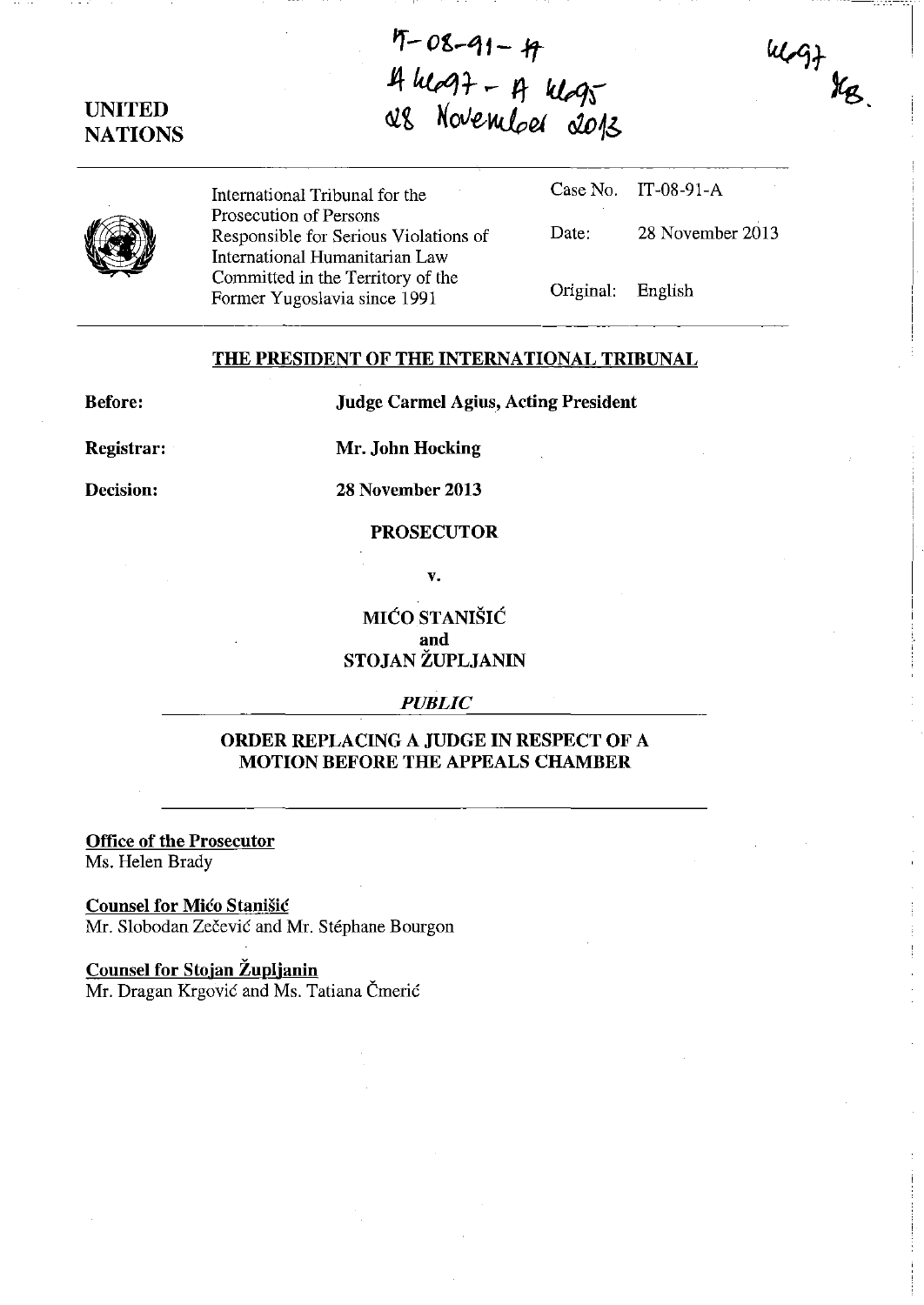**I, CARMEL AGIUS,** Acting President of the International Tribunal for the Prosecution of Persons Responsible for Serious Violations of International Humanitarian Law Committed in the Territory of the former Yugoslavia since 1991 ("Tribunal");

**NOTING** "Stojan [Zlupljanin's Motion Requesting Recusal of Judge **Liu** Daqun from Adjudication of Motion to Vacate Trial Judgement" filed by Defence Counsel for Stojan Zupljanin on 21 October 2013 ("Motion");  $<sup>1</sup>$ </sup>

**NOTING** that President Theodor Meron is Pre-Appeal Judge and Presiding Judge in the present **case;2** 

**CONSIDERING** that President Theodor Meron has withdrawn from considering the Motion, and has referred the Motion to me for appropriate action in accordance with Rule 15(A) of the Rules of Procedure and Evidence ("Rules"); $<sup>3</sup>$ </sup>

**NOTING** that, pursuant to Rule 21 of the Rules, the Vice-President shall exercise the functions of the President in case of the latter's absence or inability to act;

**NOTING** that, pursuant to Rule 22(B) of the Rules, I have been elected as Presiding Judge of the Appeals Chamber in respect to the Motion;

**PURSUANT** to Rules 15(A) and 21 of the Rules;

**HEREBY ASSIGN,** with immediate effect, Judge William Hussein Sekule to replace President Theodor Meron on the Bench for the purposes of the Motion;

**HEREBY ORDER** that the Bench in *Prosecutor v. Mico Stanistic and Stojan Zupljanin,* Case No. IT -08-91-A, for the purposes of the Motion, shall therefore be composed as follows:

<sup>&</sup>lt;sup>1</sup> The Office of the Prosecutor filed a consolidated response to the Motion on 25 October 2013. *See* Prosecution Consolidated Response to StaniSic's Motions for Mistrial and Provisional Release, and Zupljanin's Motions to Vacate Trial Judgement, for Recusal of Judge Liu and Provisional Release, 25 October 2013. Zupljanin filed a reply on 28 October 2013. *See* Stojan Zupljanin's Reply to Prosecution's Response to Motions to Vacate Trial Judgement, Provisional Release and for Recusal of Judge Liu Daqun, 28 October 2013.

<sup>&</sup>lt;sup>2</sup> Order Designating a Pre-Appeal Judge, 15 April 2013.

<sup>&</sup>lt;sup>3</sup> Order Assigning Motions to a Judge, 22 October 2013, p. 1.